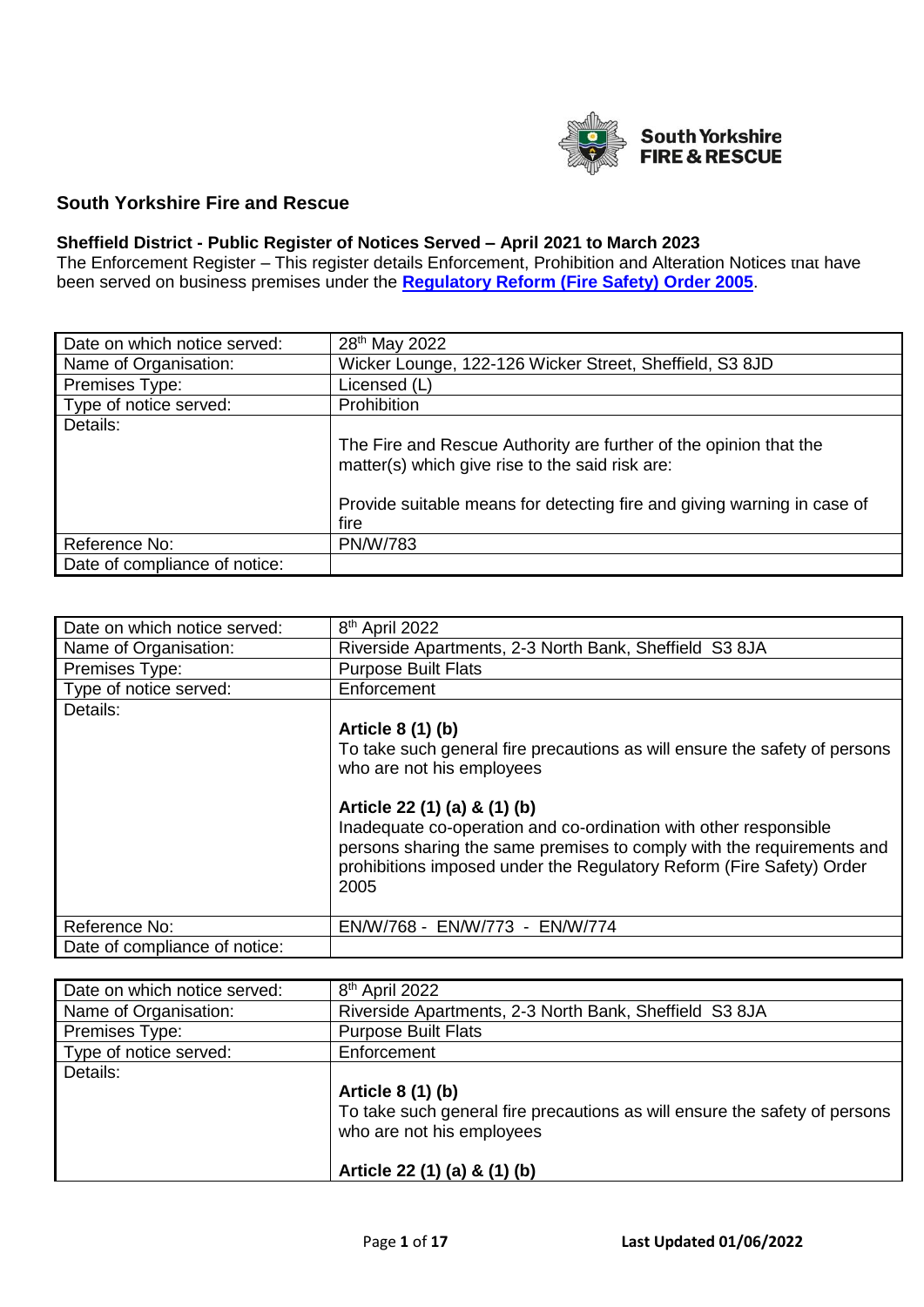|                               | Inadequate co-operation and co-ordination with other responsible<br>persons sharing the same premises to comply with the requirements and<br>prohibitions imposed under the Regulatory Reform (Fire Safety) Order<br>2005 |
|-------------------------------|---------------------------------------------------------------------------------------------------------------------------------------------------------------------------------------------------------------------------|
| Reference No:                 | EN/W/767 - EN/W/771 - EN/W/772                                                                                                                                                                                            |
| Date of compliance of notice: |                                                                                                                                                                                                                           |

| Date on which notice served:  | 8 <sup>th</sup> April 2022                                                                                                                                                                                                                                |
|-------------------------------|-----------------------------------------------------------------------------------------------------------------------------------------------------------------------------------------------------------------------------------------------------------|
| Name of Organisation:         | Riverside Apartments, 2-3 North Bank, Sheffield S3 8JA                                                                                                                                                                                                    |
| Premises Type:                | <b>Purpose Built Flats</b>                                                                                                                                                                                                                                |
| Type of notice served:        | Enforcement                                                                                                                                                                                                                                               |
| Details:                      |                                                                                                                                                                                                                                                           |
|                               | Article 9 (1)                                                                                                                                                                                                                                             |
|                               | The Fire Safety Risk Assessment was not suitable and sufficient                                                                                                                                                                                           |
|                               | Article 22 (1) (a) & (1) (b)<br>Inadequate co-operation and co-ordination with other responsible<br>persons sharing the same premises to comply with the requirements and<br>prohibitions imposed under the Regulatory Reform (Fire Safety) Order<br>2005 |
| Reference No:                 | EN/W/766 - EN/W/769 - EN/W/770                                                                                                                                                                                                                            |
| Date of compliance of notice: |                                                                                                                                                                                                                                                           |

| Date on which notice served: | 29th April 2022                                                                                                                                                                                                                                                                                                                                   |
|------------------------------|---------------------------------------------------------------------------------------------------------------------------------------------------------------------------------------------------------------------------------------------------------------------------------------------------------------------------------------------------|
| Name of Organisation:        | Rowsha Restaurant, 288 South Road, Sheffield S6 3TE                                                                                                                                                                                                                                                                                               |
| Premises Type:               | <b>Licensed Restaurant</b>                                                                                                                                                                                                                                                                                                                        |
| Type of notice served:       | Alterations                                                                                                                                                                                                                                                                                                                                       |
| Details:                     | South Yorkshire Fire and Rescue Authority is of the opinion that the<br>premises constitute a serious risk to relevant persons if the premises are<br>used as sleeping accommodation and/or living accommodation at any<br>time by any person. All basement areas are to be used for the storage<br>and retrieval of Restaurant stock items only. |
| Reference No:                | <b>IN/W/777</b>                                                                                                                                                                                                                                                                                                                                   |
| Date Notice Withdrawn:       |                                                                                                                                                                                                                                                                                                                                                   |

| Date on which notice served:  | 27th April 2022                                                                                                                                                                                  |
|-------------------------------|--------------------------------------------------------------------------------------------------------------------------------------------------------------------------------------------------|
| Name of Organisation:         | Concord Carpets and Flooring, 440 Bellhouse Road, Sheffield S5 ORF                                                                                                                               |
| Premises Type:                | Shop with Flat Above                                                                                                                                                                             |
| Type of notice served:        | Restriction                                                                                                                                                                                      |
| Details:                      | The Fire and Rescue Authority are further of the opinion that the<br>matter(s) which give rise to the said risk are:<br>Inadequate means of escape, inadequate means of detection and<br>warning |
| Reference No:                 | <b>PN/W/778</b>                                                                                                                                                                                  |
| Date of compliance of notice: |                                                                                                                                                                                                  |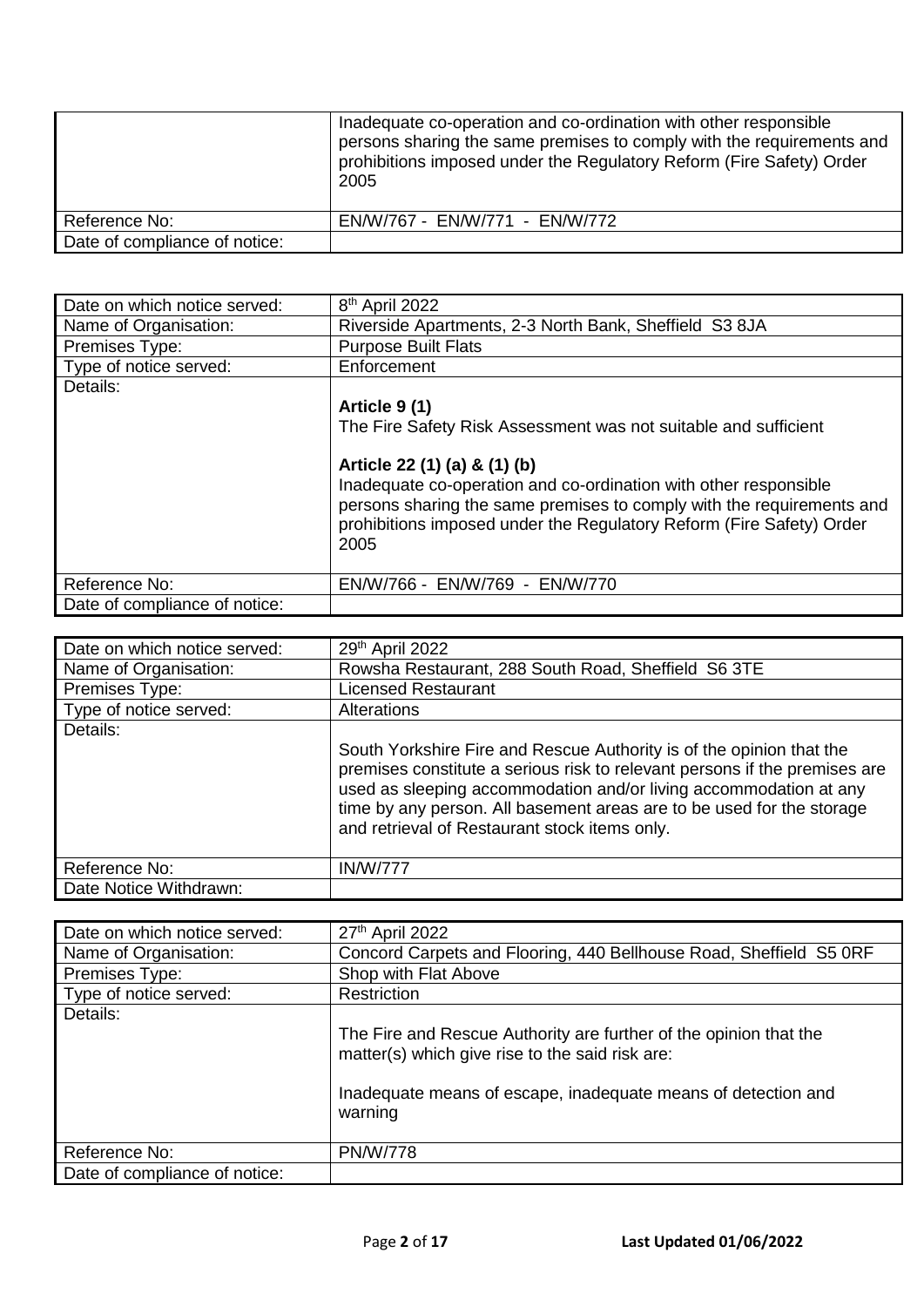| Date on which notice served:  | 27/04/2022                                                                                                             |
|-------------------------------|------------------------------------------------------------------------------------------------------------------------|
| Name and Address of Premises: | Best Western Cutlers Hotel, George Street, Sheffield S1 2PF                                                            |
| Premises Type:                | Hotel                                                                                                                  |
| Type of notice served:        | <b>Alterations</b>                                                                                                     |
| Details:                      |                                                                                                                        |
|                               | Article 8 (1) (a)                                                                                                      |
|                               | To take such general fire precautions as will ensure the safety of<br>employees and persons who are not his employees. |
|                               | Article 9 (3) (a)                                                                                                      |
|                               | The Fire Safety Risk Assessment has not been reviewed on a regular                                                     |
|                               | basis.                                                                                                                 |
|                               | Article 13 (1) (a) & 13 (2)                                                                                            |
|                               | The fire detection system is inadequate.                                                                               |
|                               | Article 14 (2) (b)                                                                                                     |
|                               | The escape routes and exits could not be used as quickly and as safely<br>as possible.                                 |
|                               | Article 14 (2) (d)                                                                                                     |
|                               | Emergency doors do not open in the direction of escape.<br>Article 14 (2) (h)                                          |
|                               | The escape routes were not adequately lit                                                                              |
|                               | Article 15 (1) (a)                                                                                                     |
|                               | Insufficient evacuation procedures and/or evacuation drills to be followed                                             |
|                               | in the event of serious and imminent danger are in place.                                                              |
|                               | <b>Article 17 (1)</b>                                                                                                  |
|                               | The emergency lighting is inadequately maintained                                                                      |
|                               |                                                                                                                        |
| Reference No:                 | <b>IN/W/776</b>                                                                                                        |
| Date Notice Withdrawn:        |                                                                                                                        |

| Date on which notice served:  | 08/04/2022                                                                                                           |
|-------------------------------|----------------------------------------------------------------------------------------------------------------------|
| Name of Organisation:         | Shapla Indian Restaurant, 26-28 Cumberland Street, Sheffield S1 4PX                                                  |
| Premises Type:                | <b>Licensed Restaurant</b>                                                                                           |
| Type of notice served:        | Restriction                                                                                                          |
| Details:                      |                                                                                                                      |
|                               | The Fire and Rescue Authority are further of the opinion that the<br>matter(s) which gives rise to the said risk is: |
|                               | Inadequate means of detection and warning in the event of a fire                                                     |
| Reference No:                 | <b>PN/W/775</b>                                                                                                      |
| Date of compliance of notice: |                                                                                                                      |

| Date on which notice served: | 10/03/2022                                              |
|------------------------------|---------------------------------------------------------|
| <b>Address of Premises:</b>  | 196b Brook Hill Road, Sheffield, S3 7HE                 |
| Premises Type:               | Ancillary Sleeping above Business Premises              |
| Type of notice served:       | Enforcement                                             |
| Details:                     |                                                         |
|                              | Article 9(1)                                            |
|                              | A Fire Safety Risk Assessment has not been carried out. |
|                              | <b>Article 11 (1)</b>                                   |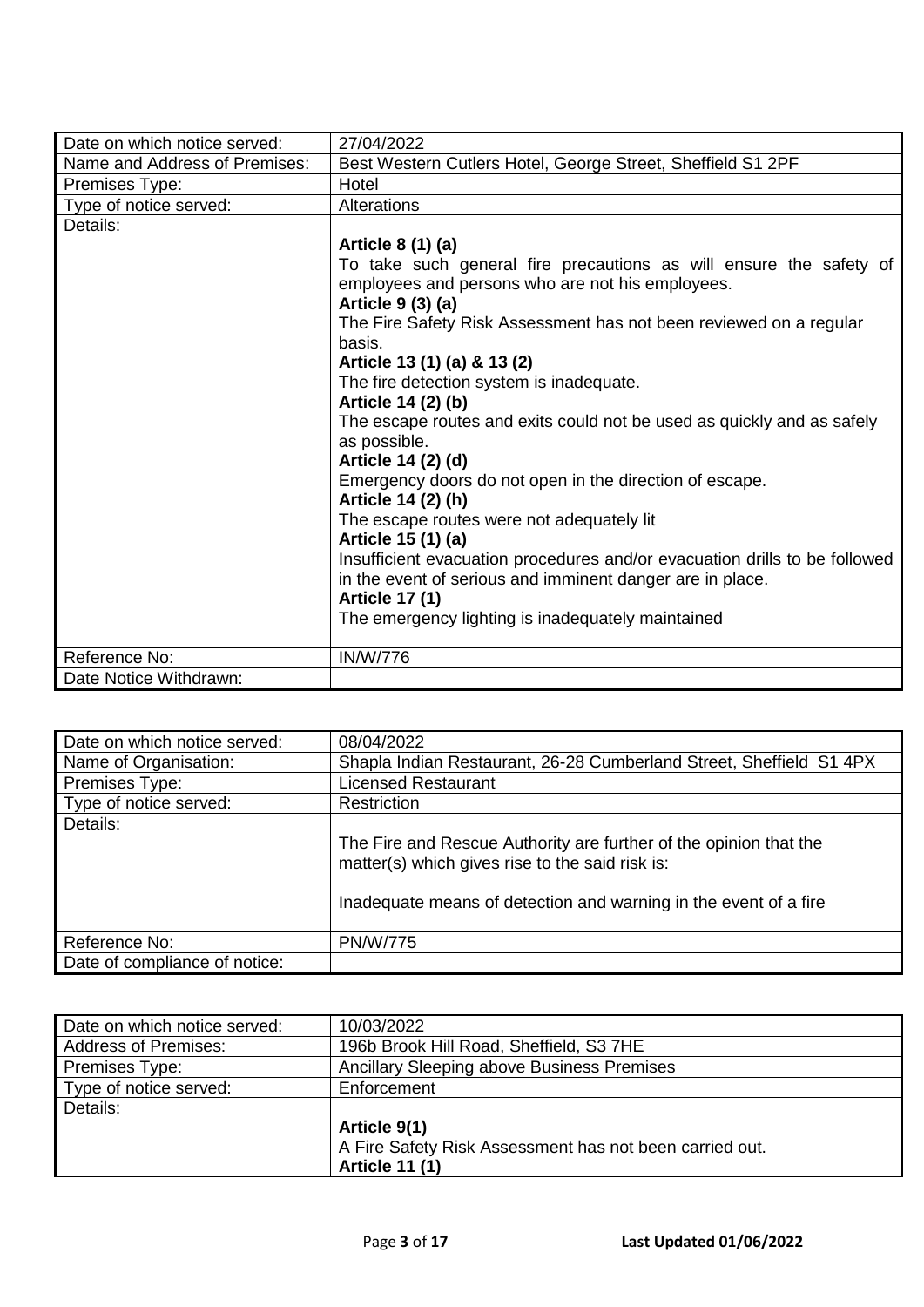|                               | The fire safety arrangements are not suitable and sufficient.                                        |
|-------------------------------|------------------------------------------------------------------------------------------------------|
|                               | Article 13 (1) (a) & 13 (2)                                                                          |
|                               | The fire detection system is inadequate.                                                             |
|                               | The fire warning system is inadequate.                                                               |
|                               | Article 14 (2) (b)                                                                                   |
|                               | The escape routes and exits could not be used as quickly and as safely                               |
|                               | as possible.                                                                                         |
|                               | Article 14 (2) (f)                                                                                   |
|                               | Fire exits and doors on escape routes could not be easily and immediately<br>opened from the inside. |
|                               | Article 14 (2) (h)                                                                                   |
|                               | The escape routes were not adequately lit.                                                           |
|                               |                                                                                                      |
| Reference No:                 | <b>EN/W/760</b>                                                                                      |
| Date of compliance of notice: |                                                                                                      |

| Date on which notice served:  | 10/03/2022                                                                |
|-------------------------------|---------------------------------------------------------------------------|
| <b>Address of Premises:</b>   | 198b Brook Hill Road, Sheffield, S3 7HE                                   |
| Premises Type:                | <b>Ancillary Sleeping above Business Premises</b>                         |
| Type of notice served:        | Enforcement                                                               |
| Details:                      |                                                                           |
|                               | Article 9(1)                                                              |
|                               | A Fire Safety Risk Assessment has not been carried out.                   |
|                               | <b>Article 11 (1)</b>                                                     |
|                               | The fire safety arrangements are not suitable and sufficient.             |
|                               | Article 13 (1) (a) & 13 (2)                                               |
|                               | The fire detection system is inadequate.                                  |
|                               | The fire warning system is inadequate.                                    |
|                               | Article 14 (2) (b)                                                        |
|                               | The escape routes and exits could not be used as quickly and as safely    |
|                               | as possible.                                                              |
|                               | Article 14 (2) (f)                                                        |
|                               | Fire exits and doors on escape routes could not be easily and immediately |
|                               | opened from the inside.                                                   |
|                               | Article 14 (2) (h)                                                        |
|                               | The escape routes were not adequately lit.                                |
|                               |                                                                           |
| Reference No:                 | <b>EN/W/761</b>                                                           |
| Date of compliance of notice: |                                                                           |

| Date on which notice served:  | 28/02/2022 and 02/03/2022                                                                                                                   |
|-------------------------------|---------------------------------------------------------------------------------------------------------------------------------------------|
| Name and Address of Premises: | Best Western Cutlers Hotel, George Street, Sheffield S1 2PF                                                                                 |
| Premises Type:                | Hotel                                                                                                                                       |
| Type of notice served:        | Enforcement                                                                                                                                 |
| Details:                      | Article 8 (1) (a)<br>To take such general fire precautions as will ensure the safety of<br>employees and persons who are not his employees. |
| Reference No:                 | EN.W.737, 747, 748, 749, 750, 751, 757, 759 (8 x Enforcements)                                                                              |
| Date Notices Withdrawn:       | 27th April 2022                                                                                                                             |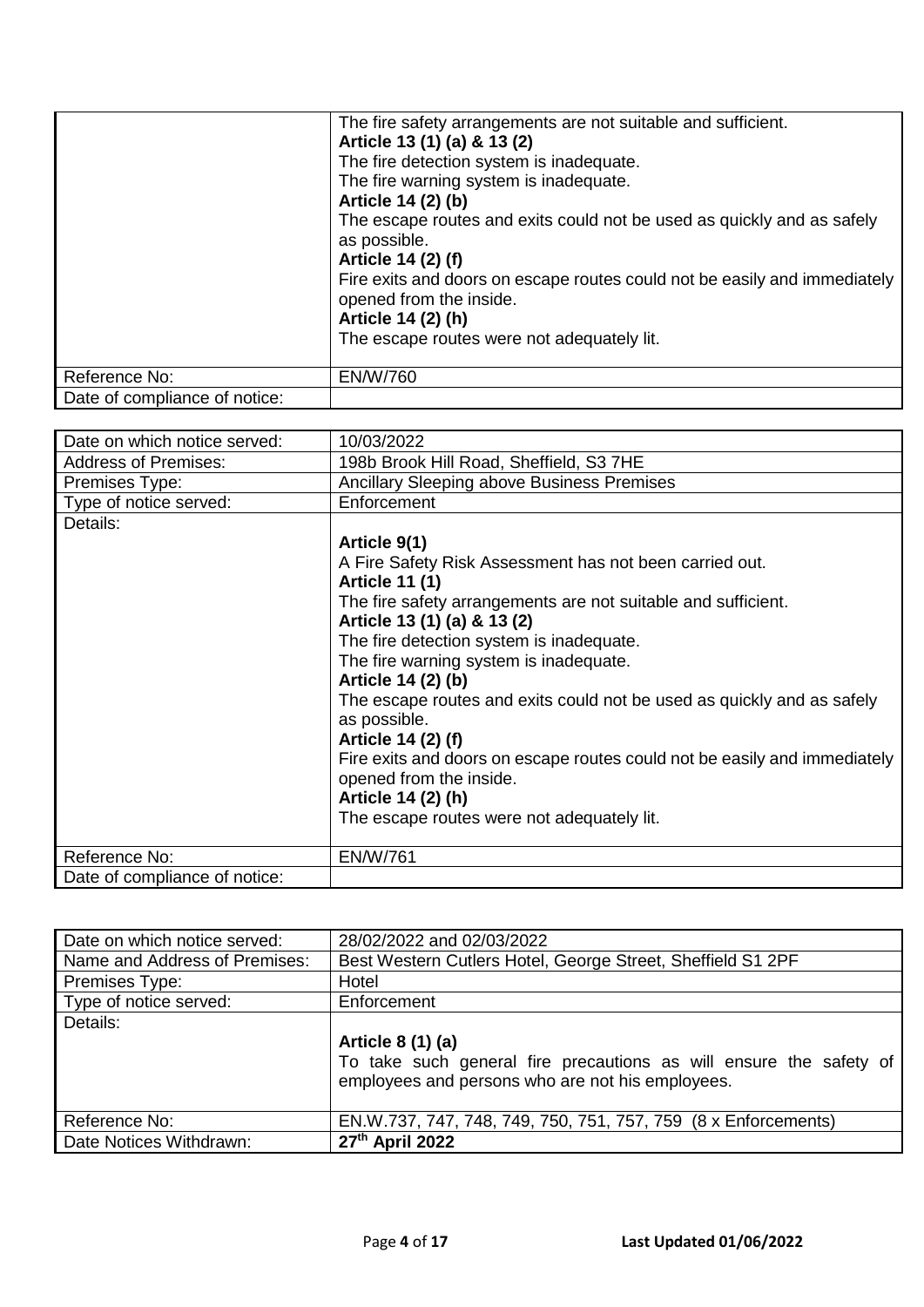| Date on which notice served:  | 28/02/2022 and 02/03/2022                                                              |
|-------------------------------|----------------------------------------------------------------------------------------|
| Name and Address of Premises: | Best Western Cutlers Hotel, George Street, Sheffield S1 2PF                            |
| Premises Type:                | Hotel                                                                                  |
| Type of notice served:        | Enforcement                                                                            |
| Details:                      |                                                                                        |
|                               | Article 8 (1) (a)                                                                      |
|                               | To take such general fire precautions as will ensure the safety of                     |
|                               | employees and persons who are not his employees.                                       |
|                               | Article 9 (3) (a)                                                                      |
|                               | The Fire Safety Risk Assessment has not been reviewed on a regular                     |
|                               | basis.                                                                                 |
|                               | Article 13 (1) (a) & 13 (2)                                                            |
|                               | The fire detection system is inadequate.                                               |
|                               | Article 14 (2) (b)                                                                     |
|                               |                                                                                        |
|                               | The escape routes and exits could not be used as quickly and as safely<br>as possible. |
|                               | Article 14 (2) (d)                                                                     |
|                               |                                                                                        |
|                               | Emergency doors do not open in the direction of escape.<br>Article 14 (2) (h)          |
|                               | The escape routes were not adequately lit                                              |
|                               | Article 15 (1) (a)                                                                     |
|                               |                                                                                        |
|                               | Insufficient evacuation procedures and/or evacuation drills to be followed             |
|                               | in the event of serious and imminent danger are in place.                              |
|                               | <b>Article 17 (1)</b>                                                                  |
|                               | The emergency lighting is inadequately maintained                                      |
|                               |                                                                                        |
| Reference No:                 | EN.W. 738, 740, 741, 742, 743, 744, 753, 756 (8 x Enforcements)                        |
| Date Notices Withdrawn:       | 27th April 2022                                                                        |

| Date on which notice served:  | 03/03/2022                                                                                                                                                                                              |
|-------------------------------|---------------------------------------------------------------------------------------------------------------------------------------------------------------------------------------------------------|
| <b>Address of Premises:</b>   | 196b Brook Hill Road, Sheffield, S3 7HE                                                                                                                                                                 |
| Premises Type:                | Ancillary Sleeping above Business Premises                                                                                                                                                              |
| Type of notice served:        | Prohibition                                                                                                                                                                                             |
| Details:                      | The Fire and Rescue Authority are further of the opinion that the<br>matter(s) which give rise to the said risk are:<br>Inadequate means of detection and warning of fire<br>Inadequate means of escape |
| Reference No:                 | <b>PN/W/758</b>                                                                                                                                                                                         |
| Date of compliance of notice: |                                                                                                                                                                                                         |

| Date on which notice served: | 03/03/2022                                                                                                           |
|------------------------------|----------------------------------------------------------------------------------------------------------------------|
| <b>Address of Premises:</b>  | 198b Brook Hill Road, Sheffield, S3 7HE                                                                              |
| Premises Type:               | Ancillary Sleeping above Business Premises                                                                           |
| Type of notice served:       | Prohibition                                                                                                          |
| Details:                     | The Fire and Rescue Authority are further of the opinion that the<br>matter(s) which give rise to the said risk are: |
|                              | Inadequate means of detection and warning of fire                                                                    |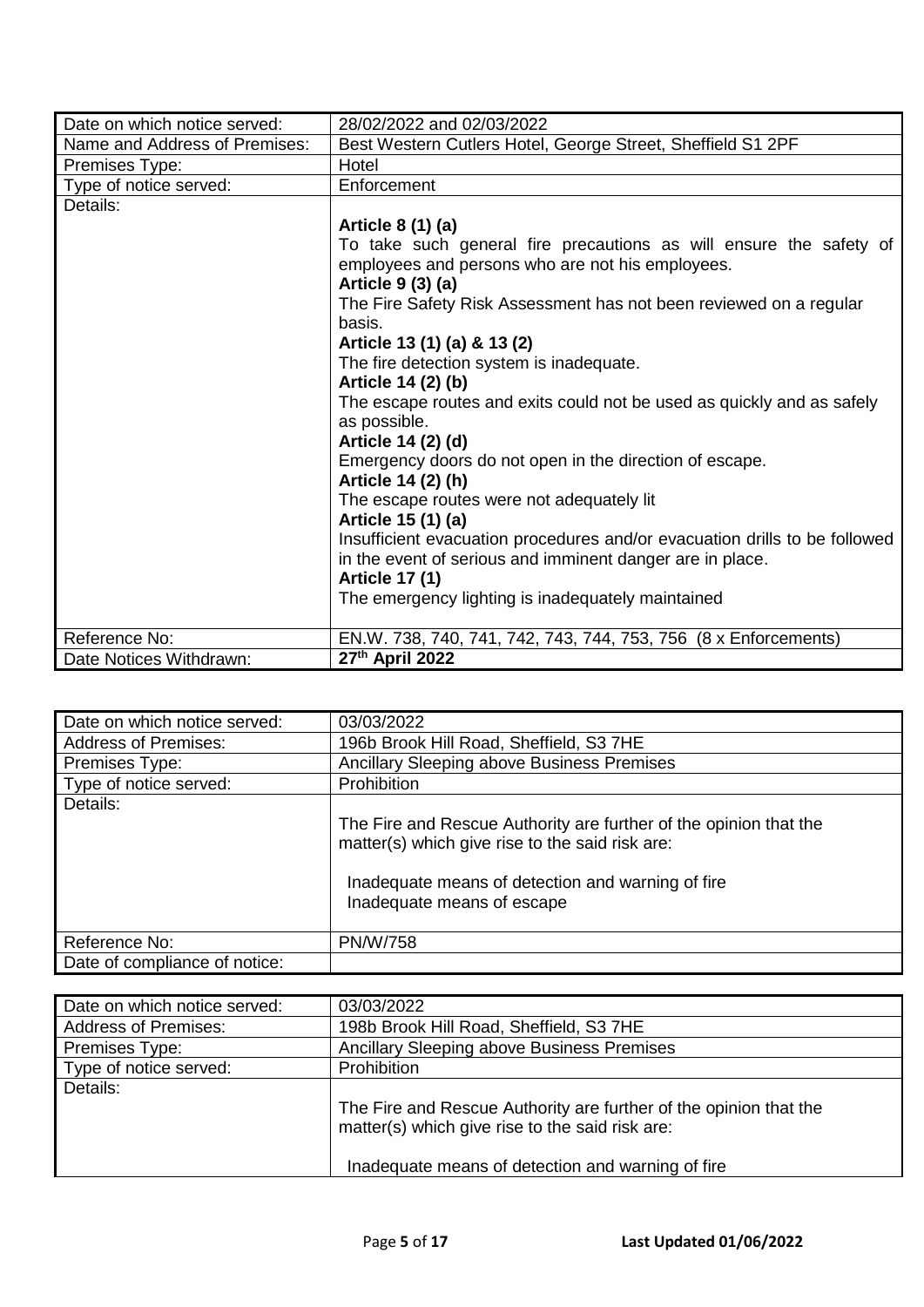|                               | Inadequate means of escape |
|-------------------------------|----------------------------|
| Reference No:                 | <b>PN/W/755</b>            |
| Date of compliance of notice: |                            |

| Date on which notice served:  | 18/02/2022                                                                                                                                                                                                   |
|-------------------------------|--------------------------------------------------------------------------------------------------------------------------------------------------------------------------------------------------------------|
| Name of Organisation:         | Best Western Cutlers Hotel, George Street, Sheffield. S1 2PF                                                                                                                                                 |
| Premises Type:                | Hotel                                                                                                                                                                                                        |
| Type of notice served:        | Prohibition                                                                                                                                                                                                  |
| Details:                      | The Fire and Rescue Authority are further of the opinion that the matter(s)<br>which give rise to the said risk are:<br>Inadequate means of escape from the fourth floor<br>Inadequate fire compartmentation |
| Reference No:                 | <b>PN/W/734</b>                                                                                                                                                                                              |
| Date of compliance of notice: |                                                                                                                                                                                                              |

| Date on which notice served:  | 10/02/2022                                                                                                                                                                                                                                                                                      |
|-------------------------------|-------------------------------------------------------------------------------------------------------------------------------------------------------------------------------------------------------------------------------------------------------------------------------------------------|
| Name of Organisation:         | Sofa Traders, 151 Richmond Park Road, Sheffield S13 8HR                                                                                                                                                                                                                                         |
| Premises Type:                | Shop                                                                                                                                                                                                                                                                                            |
| Type of notice served:        | Prohibition                                                                                                                                                                                                                                                                                     |
| Details:                      | The Fire and Rescue Authority are further of the opinion that the<br>matter(s) which give rise to the said risk are:<br>Unsatisfactory means of escape.<br>Insufficient management procedures for the removal of security devices<br>from emergency escape final exit doors upon store opening. |
| Reference No:                 | <b>PN/W/732</b>                                                                                                                                                                                                                                                                                 |
| Date of compliance of notice: | 17th February 2022                                                                                                                                                                                                                                                                              |

| Date on which notice served:  | 27/01/2022                                                                                                                                                                                                                                                                                                        |
|-------------------------------|-------------------------------------------------------------------------------------------------------------------------------------------------------------------------------------------------------------------------------------------------------------------------------------------------------------------|
| Name of Organisation:         | Bettys Diner, 276 Gleadless Road, Sheffield S2 3AH                                                                                                                                                                                                                                                                |
| Premises Type:                | Cafe                                                                                                                                                                                                                                                                                                              |
| Type of notice served:        | Prohibition                                                                                                                                                                                                                                                                                                       |
| Details:                      | The Fire and Rescue Authority are further of the opinion that the<br>matter(s) which give rise to the said risk are:<br>Unsatisfactory fire compartmentation from the ground floor Diner's ceiling<br>to the first floor sleeping accommodation.<br>Unsatisfactory means of escape from the rear of the building. |
| Reference No:                 | <b>PN/W/727</b>                                                                                                                                                                                                                                                                                                   |
| Date of compliance of notice: | 4th February 2022                                                                                                                                                                                                                                                                                                 |
|                               |                                                                                                                                                                                                                                                                                                                   |
| Date on which notice served:  | 15/11/2021                                                                                                                                                                                                                                                                                                        |
| Name of Organisation:         | Dibco Precision Engineering Ltd, Belgrave House, 46-54 Balaclava<br>Road, Sheffield S6 3BG                                                                                                                                                                                                                        |
| Premises Type:                | Factory                                                                                                                                                                                                                                                                                                           |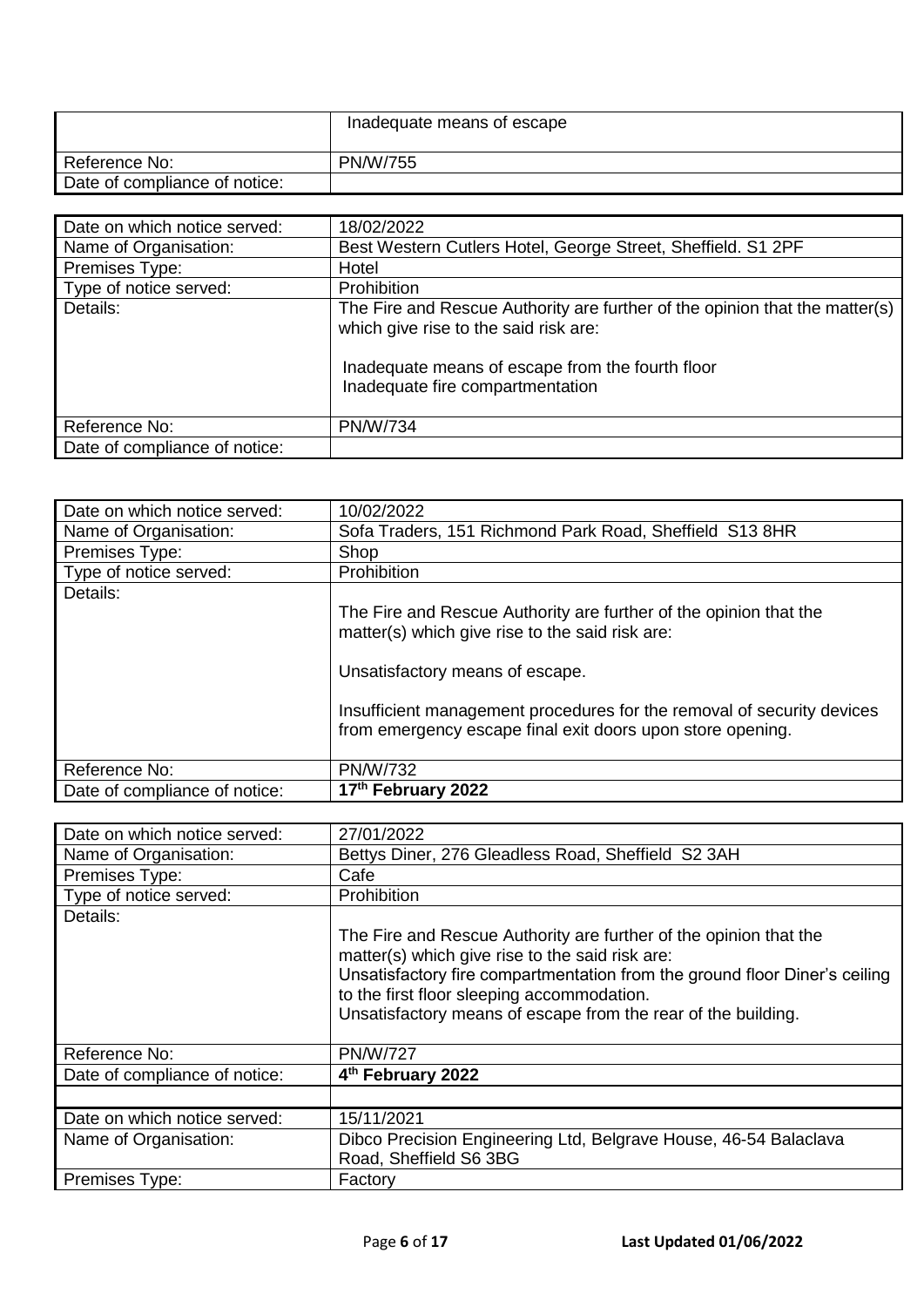| Type of notice served:        | Enforcement                                                                |
|-------------------------------|----------------------------------------------------------------------------|
| Details:                      |                                                                            |
|                               | Article 9 (1)                                                              |
|                               | A Fire Safety Risk Assessment has not been carried out.                    |
|                               | <b>Article 10</b>                                                          |
|                               | Preventative and protective measures have not been implemented in          |
|                               | accordance with the principles of prevention as specified in Part 3 of     |
|                               | Schedule 1 of the Regulatory Reform (Fire Safety) Order 2005               |
|                               | Article 13 (1) (a) & 13 (2)                                                |
|                               | The fire warning system is inadequate                                      |
|                               | Article 14 (2) (b)                                                         |
|                               | The escape routes and exits could not be used as quickly and as safely     |
|                               | as possible                                                                |
|                               | Article 14 (2) (g)                                                         |
|                               | The escape routes were not provided with adequate signage                  |
|                               | Article 14 (2) (h)                                                         |
|                               | The escape routes were not adequately lit                                  |
|                               | Article 14 (2) (h)                                                         |
|                               | The escape routes did not have adequate emergency lighting in case of      |
|                               | failure of normal lighting circuits                                        |
|                               | Article 15 (1) (a)                                                         |
|                               | Insufficient evacuation procedures and/or evacuation drills to be followed |
|                               | in the event of serious and imminent danger are in place                   |
|                               | Article 21 (2) (a)                                                         |
|                               | Inadequate safety training is provided to enable the employees to          |
|                               | safeguard themselves and other persons on the premises                     |
|                               |                                                                            |
| Reference No:                 | <b>EN/W/721</b>                                                            |
| Date of compliance of notice: | 17th February 2022                                                         |

| Date on which notice served:  | 17/11/2021                                                                   |
|-------------------------------|------------------------------------------------------------------------------|
| Name of Organisation:         | Sharrow Vale Hardware, 370-372 Sharrow Vale Road, Sheffield S11              |
|                               | 8ZP                                                                          |
| Premises Type:                | Shop                                                                         |
| Type of notice served:        | Prohibition                                                                  |
| Details:                      |                                                                              |
|                               | The Fire and Rescue Authority are further of the opinion that the            |
|                               | matter(s) which will give rise to the said risk are:                         |
|                               |                                                                              |
|                               | Insufficient passive fire safety measures to the means of escape.            |
|                               |                                                                              |
|                               | Insufficient measures in relation to the means for detecting fire and giving |
|                               | warning in case of fire                                                      |
|                               |                                                                              |
| Reference No:                 | <b>PN/W/724</b>                                                              |
| Date of compliance of notice: | 29th November 2021                                                           |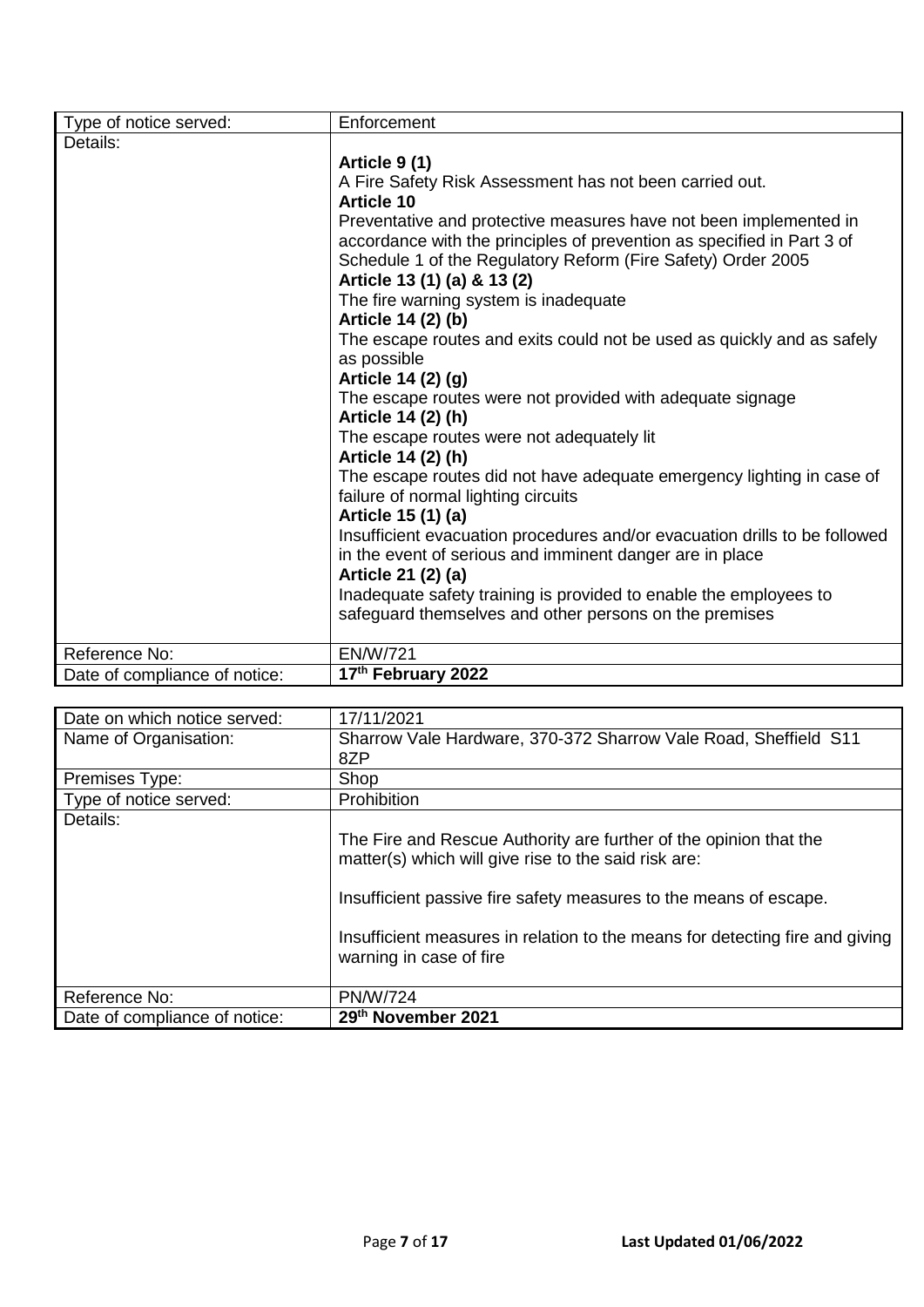| Date on which notice served:  | 25/10/2021                                                                 |
|-------------------------------|----------------------------------------------------------------------------|
| Name of Organisation:         | Dalbury and Palmer Hotel, 40 Wostenholm Road, Sheffield S7 1LJ             |
| Premises Type:                | Hotel                                                                      |
| Type of notice served:        | Enforcement                                                                |
| Details:                      |                                                                            |
|                               | Article 8 (1) (b)                                                          |
|                               | To take such general fire precautions as will ensure the safety of persons |
|                               | who are not his employees                                                  |
|                               | Article 9 (1)                                                              |
|                               | The Fire Safety Risk Assessment was not suitable and sufficient            |
|                               | <b>Article 10</b>                                                          |
|                               | Combustible items should not be stored in close proximity to ignition      |
|                               | sources.<br>The extract system must be subject to a programme of routine   |
|                               | maintenance.                                                               |
|                               | <b>Article 11 (2)</b>                                                      |
|                               | The fire safety arrangements have not been recorded                        |
|                               | Article 13 (1) (a) & 13 (2)                                                |
|                               | The firefighting equipment is inadequate                                   |
|                               | Article 13 (3) (b) & 13 (4)                                                |
|                               | Insufficient competent persons have been nominated to implement            |
|                               | firefighting measures                                                      |
|                               | Article 14 (2) (b)                                                         |
|                               | The escape routes and exits could not be used as quickly and as safely     |
|                               | as possible                                                                |
|                               | Article 15 (1) (a)                                                         |
|                               | Insufficient evacuation procedures and/or evacuation drills to be followed |
|                               | in the event of serious and imminent danger are in place                   |
|                               | Article 15 (1) (b) & 15 (3)                                                |
|                               | Insufficient competent persons have been nominated to carry out            |
|                               | evacuation procedures                                                      |
|                               | Article 21 (2) (b)                                                         |
|                               | Safety training to employees is not repeated periodically                  |
| Reference No:                 | EN/W/720                                                                   |
| Date of compliance of notice: | 21 <sup>st</sup> February 2022                                             |

| Date on which notice served:<br>Name of Organisation: | 20/10/2021<br>Wicker Riverside, 2-3 North Bank, Sheffield S3 8JA                                                                                                                                                                                          |
|-------------------------------------------------------|-----------------------------------------------------------------------------------------------------------------------------------------------------------------------------------------------------------------------------------------------------------|
| Premises Type:                                        | <b>Purpose Built Flats</b>                                                                                                                                                                                                                                |
| Type of notice served:                                | Enforcement                                                                                                                                                                                                                                               |
| Details:                                              | Article 22 (1) (a) & (1) (b)<br>Inadequate co-operation and co-ordination with other responsible<br>persons sharing the same premises to comply with the requirements and<br>prohibitions imposed under the Regulatory Reform (Fire Safety) Order<br>2005 |
| Reference No:                                         | <b>EN/W/717</b>                                                                                                                                                                                                                                           |
| Date of compliance of notice:                         | 3rd March 2022                                                                                                                                                                                                                                            |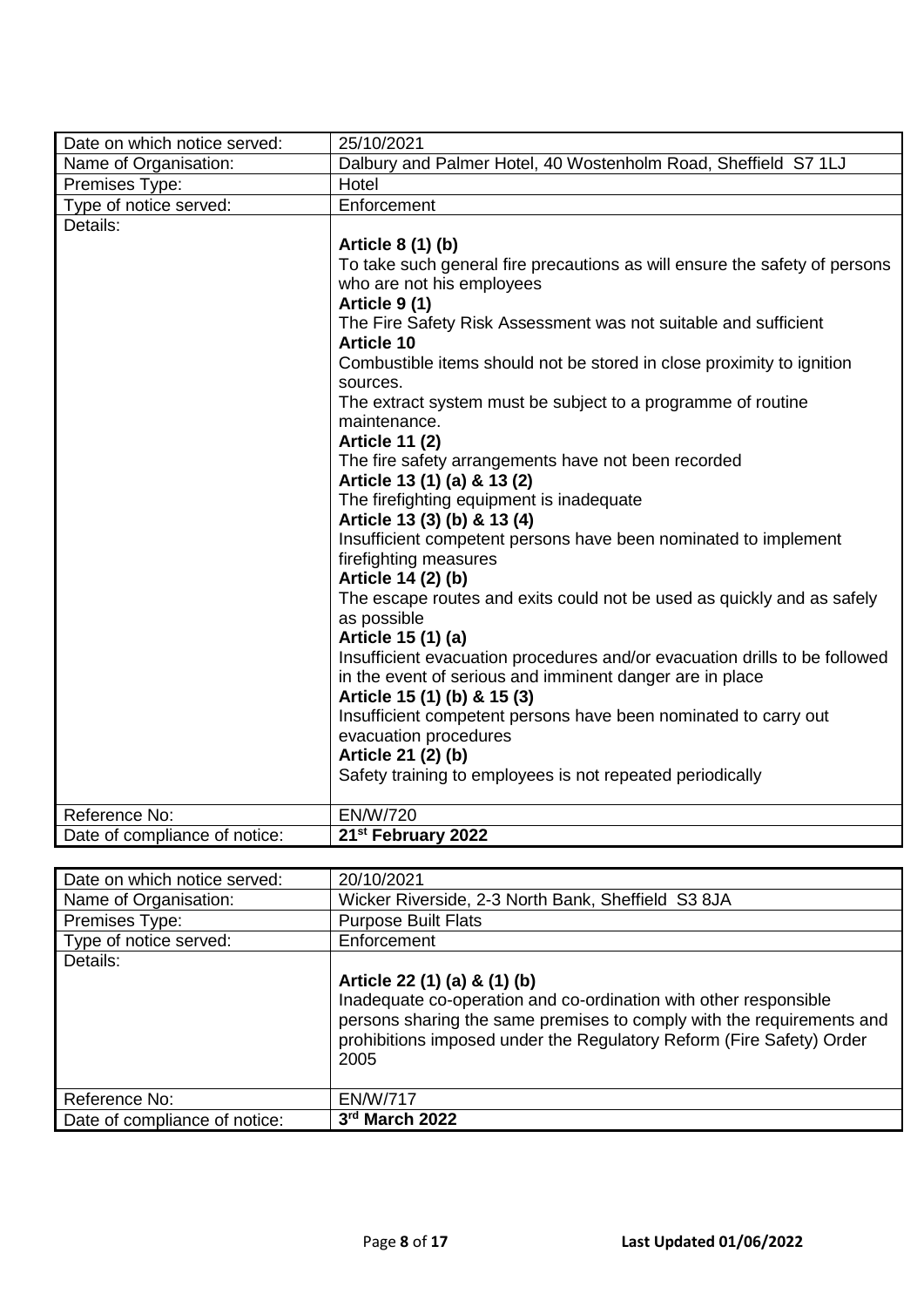| Date on which notice served:  | 20/10/2021                                                                                                                                                                                                                                                |
|-------------------------------|-----------------------------------------------------------------------------------------------------------------------------------------------------------------------------------------------------------------------------------------------------------|
| Name of Organisation:         | Wicker Riverside, 2-3 North Bank, Sheffield S3 8JA                                                                                                                                                                                                        |
| Premises Type:                | <b>Purpose Built Flats</b>                                                                                                                                                                                                                                |
| Type of notice served:        | Enforcement                                                                                                                                                                                                                                               |
| Details:                      |                                                                                                                                                                                                                                                           |
|                               | Article 22 (1) (a) & (1) (b)<br>Inadequate co-operation and co-ordination with other responsible<br>persons sharing the same premises to comply with the requirements and<br>prohibitions imposed under the Regulatory Reform (Fire Safety) Order<br>2005 |
| Reference No:                 | EN/W/718                                                                                                                                                                                                                                                  |
| Date of compliance of notice: | 4 <sup>th</sup> March 2022                                                                                                                                                                                                                                |

| Date on which notice served:  | 20/10/2021                                                                                                                                                                                                                                                |
|-------------------------------|-----------------------------------------------------------------------------------------------------------------------------------------------------------------------------------------------------------------------------------------------------------|
| Name of Organisation:         | Wicker Riverside, 203 North Bank, Sheffield S3 8JA                                                                                                                                                                                                        |
| Premises Type:                | <b>Purpose Built Flats</b>                                                                                                                                                                                                                                |
| Type of notice served:        | Enforcement                                                                                                                                                                                                                                               |
| Details:                      |                                                                                                                                                                                                                                                           |
|                               | Article 22 (1) (a) & (1) (b)<br>Inadequate co-operation and co-ordination with other responsible<br>persons sharing the same premises to comply with the requirements and<br>prohibitions imposed under the Regulatory Reform (Fire Safety) Order<br>2005 |
| Reference No:                 | EN/W/719                                                                                                                                                                                                                                                  |
| Date of compliance of notice: | 4th March 2022                                                                                                                                                                                                                                            |

| Date on which notice served: | 28/07/2021                                                                 |
|------------------------------|----------------------------------------------------------------------------|
| Name of Organisation:        | Quality Hotels Sheffield North, Lane End, Chapeltown,                      |
|                              | Sheffield S35 3UH                                                          |
| Premises Type:               | Hotel                                                                      |
| Type of notice served:       | Enforcement                                                                |
| Details:                     |                                                                            |
|                              | <b>Article 11 (2)</b>                                                      |
|                              | The fire safety arrangements have not been recorded                        |
|                              | Article 14 (2) (b)                                                         |
|                              | The escape routes and exits could not be used as quickly and as safely     |
|                              | as possible                                                                |
|                              | Article 15 (1) (a)                                                         |
|                              | Insufficient evacuation procedures and/or evacuation drills to be followed |
|                              | in the event of serious and imminent danger are in place                   |
|                              | <b>Article 17 (1)</b>                                                      |
|                              | The passive fire precautions are inadequately maintained                   |
|                              | <b>Article 17 (1)</b>                                                      |
|                              | The manual fire fighting equipment is inadequately maintained              |
|                              | <b>Article 17 (1)</b>                                                      |
|                              | The fire alarm system is inadequately maintained                           |
|                              | <b>Article 17 (1)</b>                                                      |
|                              | The emergency lighting is inadequately maintained                          |
|                              |                                                                            |
|                              |                                                                            |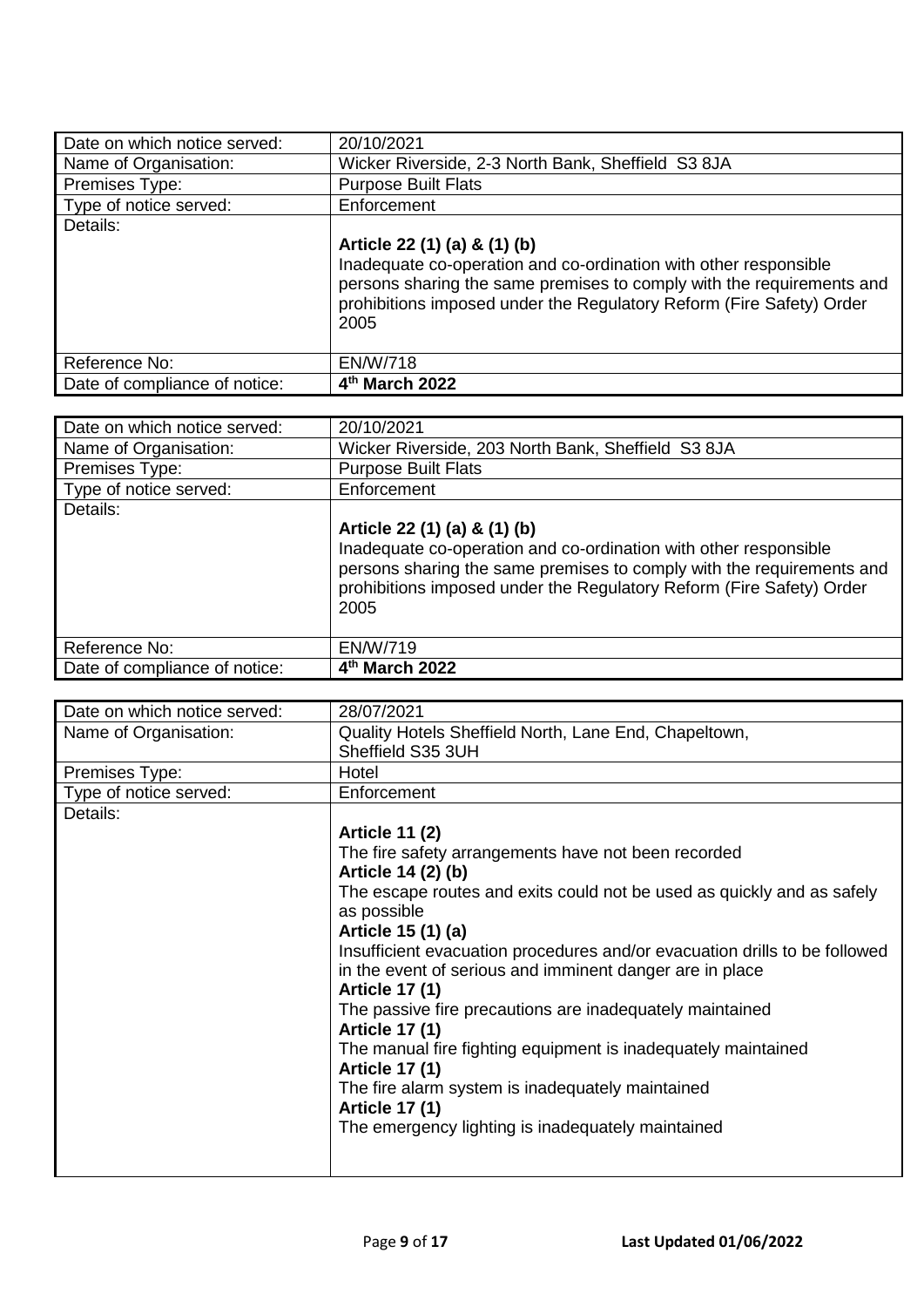|                               | Article 19 (1) (c)<br>To provide comprehensible and relevant information to employees on<br>appropriate procedures and drills to be followed in the event of serious<br>and imminent danger<br>Article 21 (2) (a)<br>Inadequate safety training is provided to enable the employees to<br>safeguard themselves and other persons on the premises |
|-------------------------------|--------------------------------------------------------------------------------------------------------------------------------------------------------------------------------------------------------------------------------------------------------------------------------------------------------------------------------------------------|
| Reference No:                 | EN/W/705                                                                                                                                                                                                                                                                                                                                         |
| Date of compliance of notice: |                                                                                                                                                                                                                                                                                                                                                  |

| Date on which notice served:  | 07/07/2021                                                                             |
|-------------------------------|----------------------------------------------------------------------------------------|
| Name of Organisation:         | Brightside Motors Ltd, 90 Holywell Road, Sheffield S4 8AS                              |
| Premises Type:                | Garage                                                                                 |
| Type of notice served:        | Enforcement                                                                            |
| Details:                      |                                                                                        |
|                               | Article 8 (1) (a)                                                                      |
|                               | To take such general fire precautions as will ensure the safety of                     |
|                               | employees                                                                              |
|                               | Article 9(1)                                                                           |
|                               | A Fire Safety Risk Assessment has not been carried out                                 |
|                               | Article 9 (8) (a) & (b)                                                                |
|                               | To carry out a new Risk Assessment and/or act on its significant findings              |
|                               | regarding a new work activity that involves a dangerous substance<br><b>Article 10</b> |
|                               | Preventative and protective measures have not been implemented in                      |
|                               | accordance with the principles of prevention as specified in Part 3 of                 |
|                               | Schedule 1 of the Regulatory Reform (Fire Safety) Order 2005                           |
|                               | <b>Article 11 (2)</b>                                                                  |
|                               | The fire safety arrangements have not been recorded                                    |
|                               | Article 14 (2) (b)                                                                     |
|                               | The escape routes and exits could not be used as quickly and as safely                 |
|                               | as possible                                                                            |
|                               | Article 15 (1) (a)                                                                     |
|                               | Insufficient evacuation procedures and/or evacuation drills to be followed             |
|                               | in the event of serious and imminent danger are in place<br>Article 15 (2) (a)         |
|                               | Insufficient information was made available to persons in the event of                 |
|                               | serious and/or imminent danger                                                         |
|                               | <b>Article 17 (1)</b>                                                                  |
|                               | The manual fire fighting equipment is inadequately maintained                          |
|                               | <b>Article 17 (1)</b>                                                                  |
|                               | The fire alarm system is inadequately maintained                                       |
|                               | <b>Article 17 (1)</b>                                                                  |
|                               | The emergency lighting is inadequately maintained                                      |
|                               | Article 21 (2) (a)                                                                     |
|                               | Inadequate safety training is provided to enable the employees to                      |
|                               | safeguard themselves and other persons on the premises                                 |
|                               | Article 21 (2) (b)                                                                     |
|                               | Safety training to employees is not repeated periodically                              |
| Reference No:                 | <b>EN/W/704</b>                                                                        |
| Date of compliance of notice: | 10th November 2021                                                                     |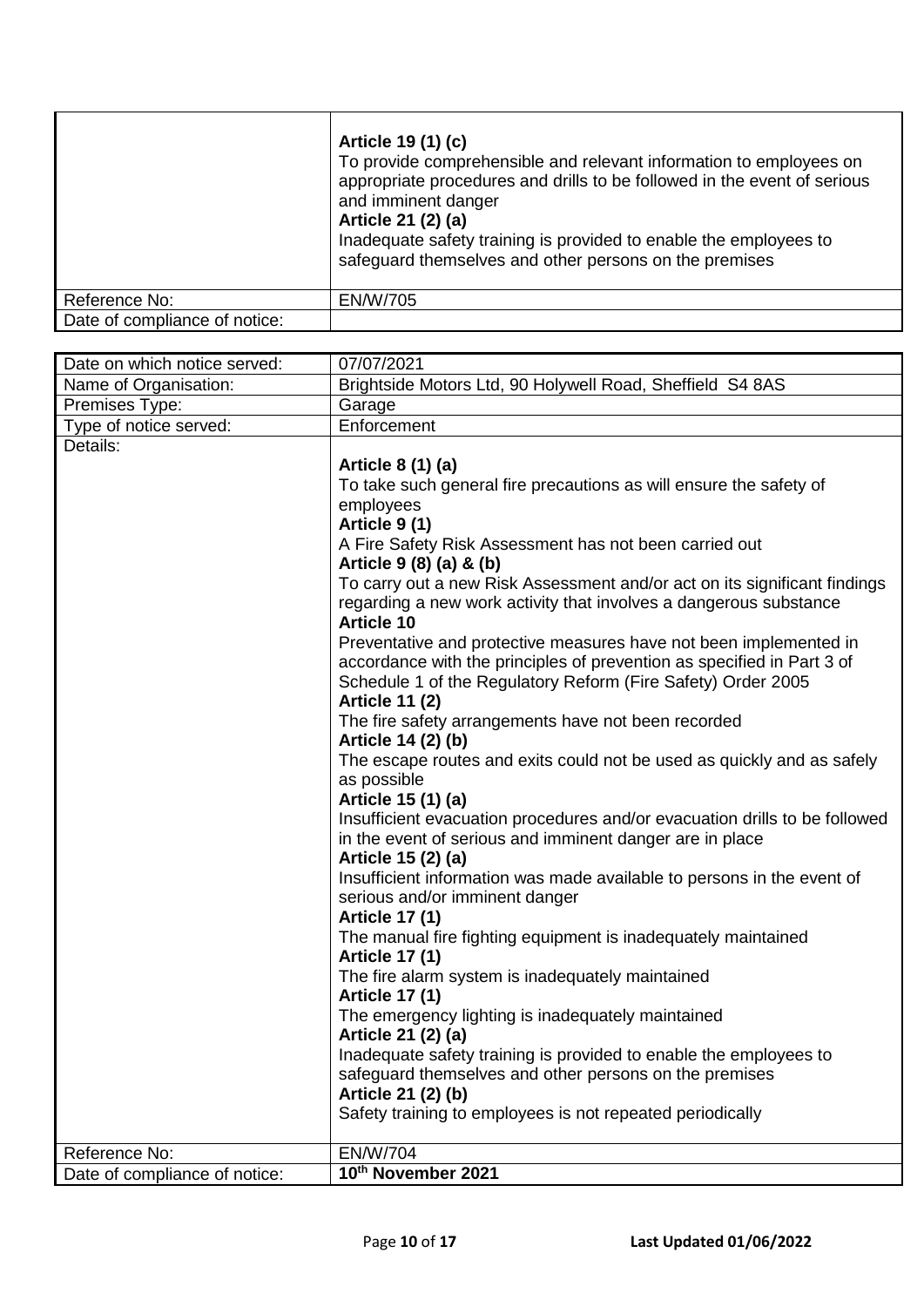| Date on which notice served:  | 07/07/2021                                                                                               |
|-------------------------------|----------------------------------------------------------------------------------------------------------|
| Name of Organisation:         | Brightside Motors Ltd, 90 Holywell Road, Sheffield S4 8AS                                                |
| Premises Type:                | Garage                                                                                                   |
| Type of notice served:        | Enforcement                                                                                              |
| Details:                      |                                                                                                          |
|                               | Article 8 (1) (a)                                                                                        |
|                               | To take such general fire precautions as will ensure the safety of                                       |
|                               | employees                                                                                                |
|                               | Article 9 (1)                                                                                            |
|                               | A Fire Safety Risk Assessment has not been carried out                                                   |
|                               | Article 9 (8) (a) & (b)                                                                                  |
|                               | To carry out a new Risk Assessment and/or act on its significant findings                                |
|                               | regarding a new work activity that involves a dangerous substance<br><b>Article 10</b>                   |
|                               | Preventative and protective measures have not been implemented in                                        |
|                               | accordance with the principles of prevention as specified in Part 3 of                                   |
|                               | Schedule 1 of the Regulatory Reform (Fire Safety) Order 2005                                             |
|                               | <b>Article 11 (2)</b>                                                                                    |
|                               | The fire safety arrangements have not been recorded                                                      |
|                               | Article 14 (2) (b)                                                                                       |
|                               | The escape routes and exits could not be used as quickly and as safely                                   |
|                               | as possible                                                                                              |
|                               | Article 15 (1) (a)                                                                                       |
|                               | Insufficient evacuation procedures and/or evacuation drills to be followed                               |
|                               | in the event of serious and imminent danger are in place                                                 |
|                               | Article 15 (2) (a)                                                                                       |
|                               | Insufficient information was made available to persons in the event of<br>serious and/or imminent danger |
|                               | <b>Article 17 (1)</b>                                                                                    |
|                               | The manual fire fighting equipment is inadequately maintained                                            |
|                               | <b>Article 17 (1)</b>                                                                                    |
|                               | The fire alarm system is inadequately maintained                                                         |
|                               | <b>Article 17 (1)</b>                                                                                    |
|                               | The emergency lighting is inadequately maintained                                                        |
|                               | Article 21 (2) (a)                                                                                       |
|                               | Inadequate safety training is provided to enable the employees to                                        |
|                               | safeguard themselves and other persons on the premises                                                   |
|                               | Article 21 (2) (b)                                                                                       |
|                               | Safety training to employees is not repeated periodically                                                |
| Reference No:                 | EN/W/703                                                                                                 |
| Date of compliance of notice: | 10th November 2021                                                                                       |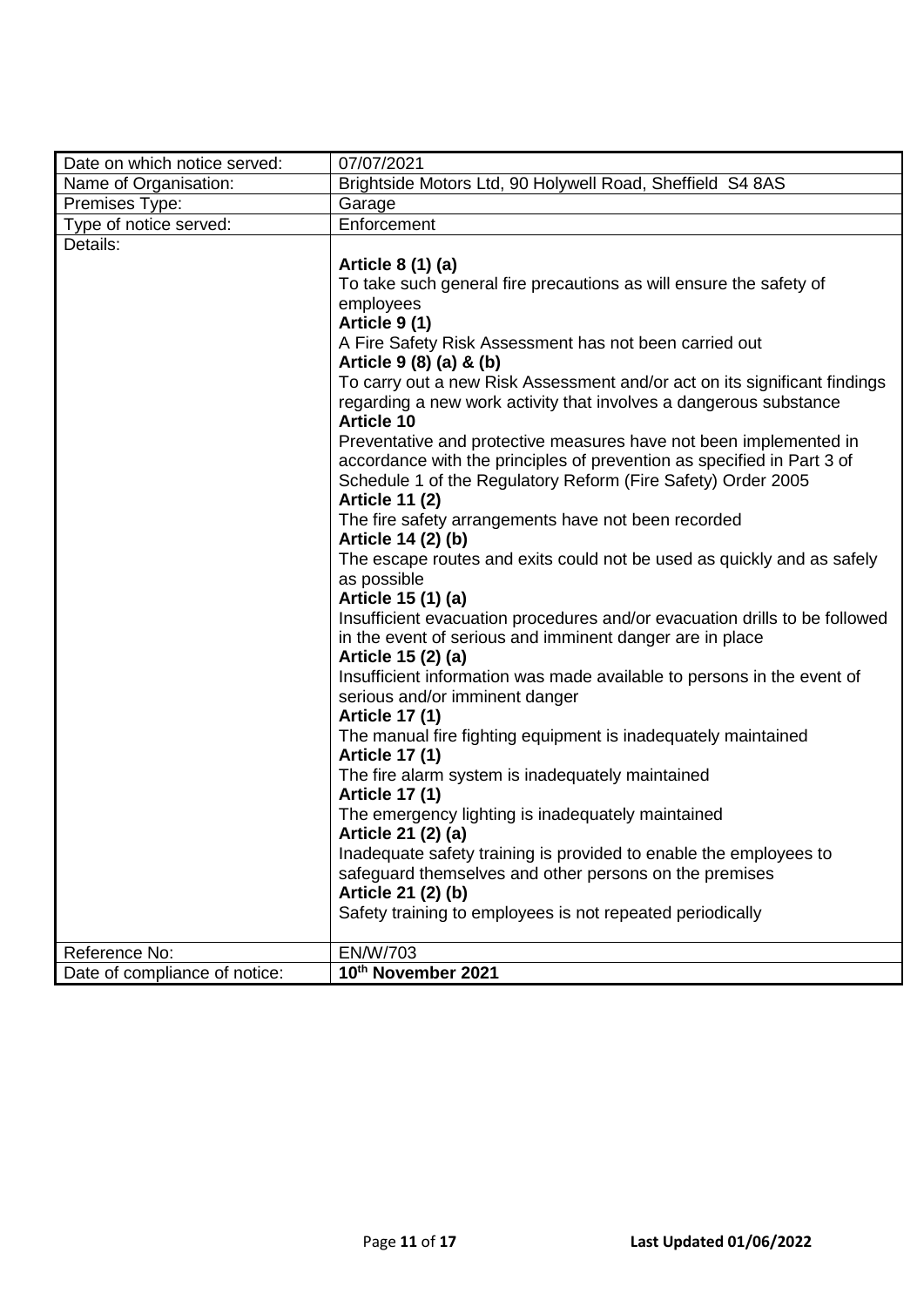| Date on which notice served:  | 07/07/2021                                                                                                                                                                   |
|-------------------------------|------------------------------------------------------------------------------------------------------------------------------------------------------------------------------|
| Name of Organisation:         | Former Betafence, No.2 Factory, PO Box 119, Shepcote Lane,                                                                                                                   |
|                               | Sheffield S9 1TY                                                                                                                                                             |
| Premises Type:                | Factory                                                                                                                                                                      |
| Type of notice served:        | Prohibition                                                                                                                                                                  |
| Details:                      |                                                                                                                                                                              |
|                               | The Fire and Rescue Authority are further of the opinion that the<br>matter(s) which give rise to the said risk are:                                                         |
|                               | Inadequate protected means of escape from the roof top welfare<br>facilities. This situation will result in relevant persons being trapped by<br>products of fire and smoke. |
| Reference No:                 | <b>PN/W/706</b>                                                                                                                                                              |
| Date of compliance of notice: |                                                                                                                                                                              |

| Date on which notice served:  | 09/06/2021                                                                                                                                                                                                                                                                                                                                                                                                                   |
|-------------------------------|------------------------------------------------------------------------------------------------------------------------------------------------------------------------------------------------------------------------------------------------------------------------------------------------------------------------------------------------------------------------------------------------------------------------------|
| Name of Organisation:         | Wicker Riverside, 2-3 Northbank, Sheffield S3 8JA                                                                                                                                                                                                                                                                                                                                                                            |
| Premises Type:                | <b>Purpose Built Flats</b>                                                                                                                                                                                                                                                                                                                                                                                                   |
| Type of notice served:        | Enforcement                                                                                                                                                                                                                                                                                                                                                                                                                  |
| Details:                      | Article 8 (1) (b)<br>To take such general fire precautions as will ensure the safety of persons<br>who are not his employees<br>Article 9 (1)<br>The Fire Safety Risk Assessment was not suitable and sufficient<br>Article 38 (1), (2), (3), (4) & (5)<br>To maintain and keep in efficient working order facilities, equipment and<br>devices provided for the use by, or protection of, fire-fighters on your<br>premises |
|                               |                                                                                                                                                                                                                                                                                                                                                                                                                              |
| Reference No:                 | <b>EN/W/701</b>                                                                                                                                                                                                                                                                                                                                                                                                              |
| Date of compliance of notice: | 4 <sup>th</sup> March 2022                                                                                                                                                                                                                                                                                                                                                                                                   |

| Date on which notice served:  | 09/06/2021                                                                 |
|-------------------------------|----------------------------------------------------------------------------|
| Name of Organisation:         | Wicker Riverside, 2-3 North Bank, Sheffield S3 8JA                         |
| Premises Type:                | <b>Purpose Built Flats</b>                                                 |
| Type of notice served:        | Enforcement                                                                |
| Details:                      |                                                                            |
|                               | Article 8 (1) (b)                                                          |
|                               | To take such general fire precautions as will ensure the safety of persons |
|                               | who are not his employees                                                  |
|                               | Article 9 (1)                                                              |
|                               | The Fire Safety Risk Assessment was not suitable and sufficient            |
|                               | Article 38 (1), (2), (3), (4) & (5)                                        |
|                               | To maintain and keep in efficient working order facilities, equipment and  |
|                               | devices provided for the use by, or protection of, fire-fighters on your   |
|                               | premises                                                                   |
|                               |                                                                            |
| Reference No:                 | EN/W/700                                                                   |
| Date of compliance of notice: | 3rd March 2022                                                             |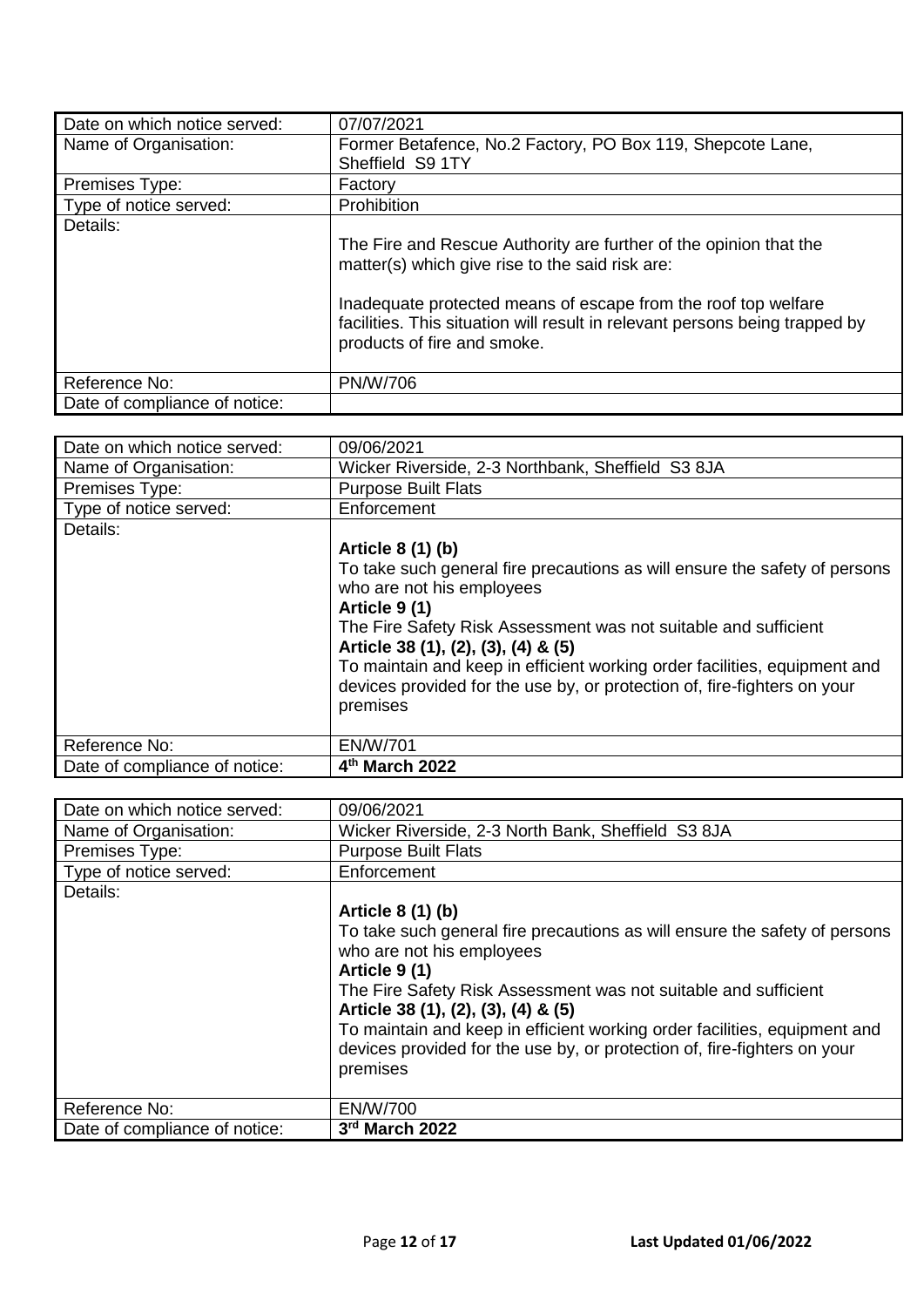| Date on which notice served:  | 09/06/2021                                                                                                                                                                                                                                                                                                                                                                                                                   |
|-------------------------------|------------------------------------------------------------------------------------------------------------------------------------------------------------------------------------------------------------------------------------------------------------------------------------------------------------------------------------------------------------------------------------------------------------------------------|
| Name of Organisation:         | Wicker Riverside, 2-3 North Bank, Sheffield S3 8JA                                                                                                                                                                                                                                                                                                                                                                           |
| Premises Type:                | <b>Purpose Built Flats</b>                                                                                                                                                                                                                                                                                                                                                                                                   |
| Type of notice served:        | Enforcement                                                                                                                                                                                                                                                                                                                                                                                                                  |
| Details:                      | Article 8 (1) (b)<br>To take such general fire precautions as will ensure the safety of persons<br>who are not his employees<br>Article 9 (1)<br>The Fire Safety Risk Assessment was not suitable and sufficient<br>Article 38 (1), (2), (3), (4) & (5)<br>To maintain and keep in efficient working order facilities, equipment and<br>devices provided for the use by, or protection of, fire-fighters on your<br>premises |
| Reference No:                 | <b>EN/W/699</b>                                                                                                                                                                                                                                                                                                                                                                                                              |
| Date of compliance of notice: | 4 <sup>th</sup> March 2022                                                                                                                                                                                                                                                                                                                                                                                                   |

| Date on which notice served:  | 29/06/2021                                                                                                          |
|-------------------------------|---------------------------------------------------------------------------------------------------------------------|
| Name of Organisation:         | Quality Hotels Sheffield North, Lane End, Chapeltown,                                                               |
|                               | Sheffield S35 3UH                                                                                                   |
| Premises Type:                | Hotel                                                                                                               |
| Type of notice served:        | Restriction                                                                                                         |
| Details:                      |                                                                                                                     |
|                               | The Fire and Rescue Authority are further of the opinion that the<br>matter(s) which give rise to the said risk is: |
|                               | Inadequate means of detection and warning of fire throughout the<br>premises.                                       |
|                               | This situation would permit a fire to go undetected to any sleeping<br>occupants of the premises.                   |
| Reference No:                 | <b>PN/W/702</b>                                                                                                     |
| Date of compliance of notice: | $1st$ July 2021                                                                                                     |

| Date on which notice served:  | 15/04/2021                                                                                                                                                                                                             |
|-------------------------------|------------------------------------------------------------------------------------------------------------------------------------------------------------------------------------------------------------------------|
| Name of Organisation:         | Agha Lounge Limited, 5 North Bank, Sheffield S3 8JT                                                                                                                                                                    |
| Premises Type:                | Restaurant/Bar                                                                                                                                                                                                         |
| Type of notice served:        | Restriction                                                                                                                                                                                                            |
| Details:                      |                                                                                                                                                                                                                        |
|                               | The Fire and Rescue Authority are further of the opinion that the<br>matter(s) which give rise to the said risk is:                                                                                                    |
|                               | Flammable elements within the external wall system, which allow<br>potential for rapid fire spread around the building which could place<br>relevant persons at risk of death or serious injury within the apartments. |
|                               | Patio heaters, any other kind of heater or naked flame are not to be used<br>in the vicinity of the premises at any time.                                                                                              |
| Reference No:                 | <b>PN/W/693</b>                                                                                                                                                                                                        |
| Date of compliance of notice: |                                                                                                                                                                                                                        |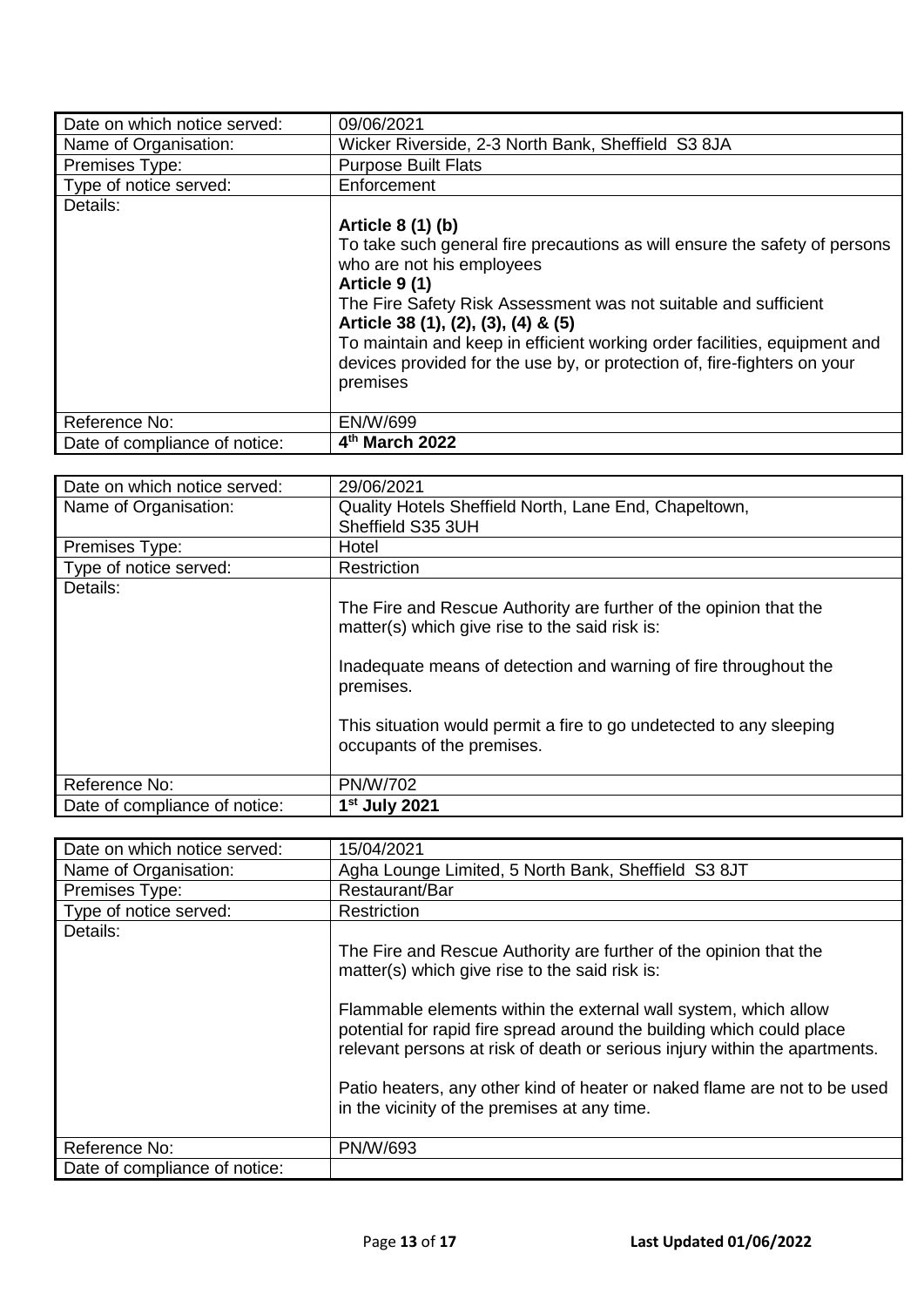| Date on which notice served:  | 6 <sup>th</sup> April 2021                                             |
|-------------------------------|------------------------------------------------------------------------|
| Name of Organisation:         | St James House, Vicar Lane, Sheffield S1 2EX                           |
| Premises Type:                | Office Block                                                           |
| Type of notice served:        | Enforcement                                                            |
| Details:                      |                                                                        |
|                               | Article 14 (2) (b)                                                     |
|                               | The escape routes and exits could not be used as quickly and as safely |
|                               | as possible                                                            |
|                               | <b>Article 17 (1)</b>                                                  |
|                               | The passive fire precautions are inadequately maintained               |
|                               |                                                                        |
| Reference No:                 | <b>EN/W/688</b>                                                        |
| Date of compliance of notice: | 26th November 2021                                                     |

| Date on which notice served:  | 6 <sup>th</sup> April 2021                                             |
|-------------------------------|------------------------------------------------------------------------|
| Name of Organisation:         | St James House, Vicar Lane, Sheffield S1 2EX                           |
| Premises Type:                | Office Block                                                           |
| Type of notice served:        | Enforcement                                                            |
| Details:                      |                                                                        |
|                               | Article 14 (2) (b)                                                     |
|                               | The escape routes and exits could not be used as quickly and as safely |
|                               | as possible                                                            |
|                               |                                                                        |
| Reference No:                 | <b>EN/W/689</b>                                                        |
| Date of compliance of notice: |                                                                        |

| Date on which notice served:  | $6th$ April 2021                                                       |
|-------------------------------|------------------------------------------------------------------------|
| Name of Organisation:         | St James House, Vicar Lane, Sheffield S1 2EX                           |
| Premises Type:                | Office Block                                                           |
| Type of notice served:        | Enforcement                                                            |
| Details:                      |                                                                        |
|                               | Article 14 (2) (b)                                                     |
|                               | The escape routes and exits could not be used as quickly and as safely |
|                               | as possible                                                            |
|                               | <b>Article 17 (1)</b>                                                  |
|                               | The structural fire precautions are inadequately maintained            |
|                               |                                                                        |
| Reference No:                 | EN/W/690                                                               |
| Date of compliance of notice: |                                                                        |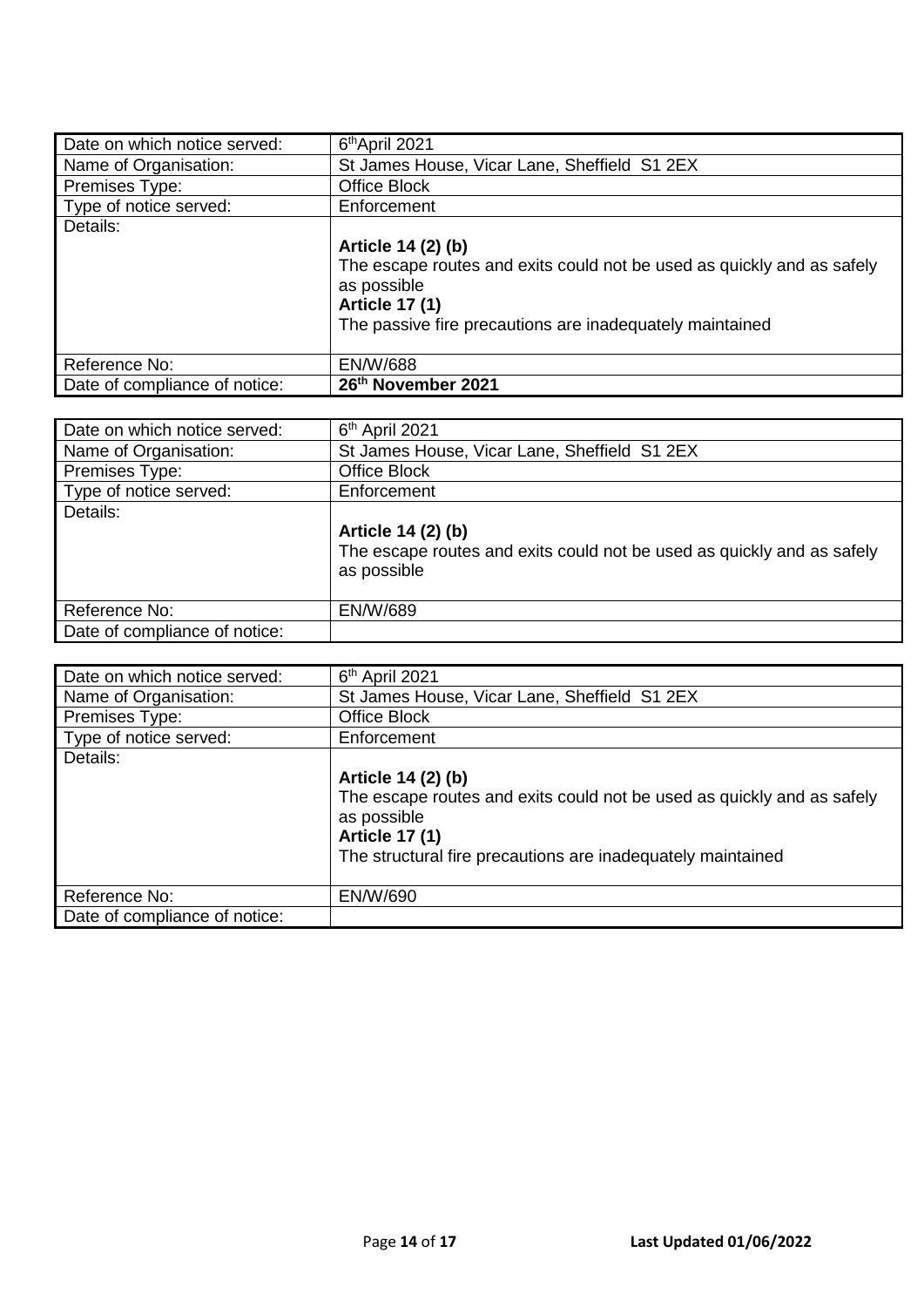| Date on which notice served:  | $6th$ April 2021                                                           |
|-------------------------------|----------------------------------------------------------------------------|
| Name of Organisation:         | Kelham Friary, 151-153 Gibraltar Street, Sheffield S3 8UA                  |
| Premises Type:                | Takeaway                                                                   |
| Type of notice served:        | Enforcement                                                                |
| Details:                      |                                                                            |
|                               | Article 8 (1) (b)                                                          |
|                               | To take such general fire precautions as will ensure the safety of persons |
|                               | who are not his employees                                                  |
|                               | Article 22 (1) (b)                                                         |
|                               | Inadequate co-ordination with other responsible persons sharing the        |
|                               | same premises to comply with the requirements and prohibitions             |
|                               | imposed under the Regulatory Reform (Fire Safety) Order 2005               |
|                               |                                                                            |
| Reference No:                 | EN/W/691                                                                   |
| Date of compliance of notice: | 11 <sup>th</sup> June 2021                                                 |

| Date on which notice served:  | 13th April 2021                                                                                                                       |
|-------------------------------|---------------------------------------------------------------------------------------------------------------------------------------|
| Name of Organisation:         | Kelham Friary, 151-153 Gibraltar Street, Sheffield S3 8UA                                                                             |
| Premises Type:                | Takeaway                                                                                                                              |
| Type of notice served:        | Enforcement                                                                                                                           |
| Details:                      |                                                                                                                                       |
|                               | Article 8 (1) (b)                                                                                                                     |
|                               | To take such general fire precautions as will ensure the safety of persons                                                            |
|                               | who are not his employees                                                                                                             |
|                               |                                                                                                                                       |
|                               | Article 22 (1) (b)                                                                                                                    |
|                               | Inadequate co-ordination with other responsible persons sharing the<br>same premises to comply with the requirements and prohibitions |
|                               | imposed under the Regulatory Reform (Fire Safety) Order 2005                                                                          |
|                               |                                                                                                                                       |
| Reference No:                 | EN/W/692                                                                                                                              |
| Date of compliance of notice: | 11 <sup>th</sup> June 2021                                                                                                            |

| Date on which notice served: | 7 <sup>th</sup> May 2021                                                                                                                                                                                                                                                                                                                                                                                                                                                                                                                                                                                                                                                                                                                                                                                                                       |
|------------------------------|------------------------------------------------------------------------------------------------------------------------------------------------------------------------------------------------------------------------------------------------------------------------------------------------------------------------------------------------------------------------------------------------------------------------------------------------------------------------------------------------------------------------------------------------------------------------------------------------------------------------------------------------------------------------------------------------------------------------------------------------------------------------------------------------------------------------------------------------|
| Name of Organisation:        | Wicker Riverside, 2-3 North Bank, Sheffield S3 8JA                                                                                                                                                                                                                                                                                                                                                                                                                                                                                                                                                                                                                                                                                                                                                                                             |
| Premises Type:               | <b>Purpose Built Flats</b>                                                                                                                                                                                                                                                                                                                                                                                                                                                                                                                                                                                                                                                                                                                                                                                                                     |
| Type of notice served:       | Restriction                                                                                                                                                                                                                                                                                                                                                                                                                                                                                                                                                                                                                                                                                                                                                                                                                                    |
| Details:                     | The Fire and Rescue Authority are further of the opinion that the matters<br>which give rise to the said risk are:<br>There is insufficient fire resisting separation between the car park and the<br>rest of the building, part of the car park ceiling is also lined with a<br>combustible insulation. There is also insufficient fire detection within the<br>car park to enable early warning to support the simultaneous evacuation<br>strategy. Any fire developing in the car park could be spread throughout<br>the building (as seen by the soot/air movement throughout the premises)<br>and make means of escape untenable placing relevant person at risk of<br>death or serious injury, and the Fire and Rescue Authority hereby direct<br>that the use of the premises to which this Notice relates is restricted as<br>follows: |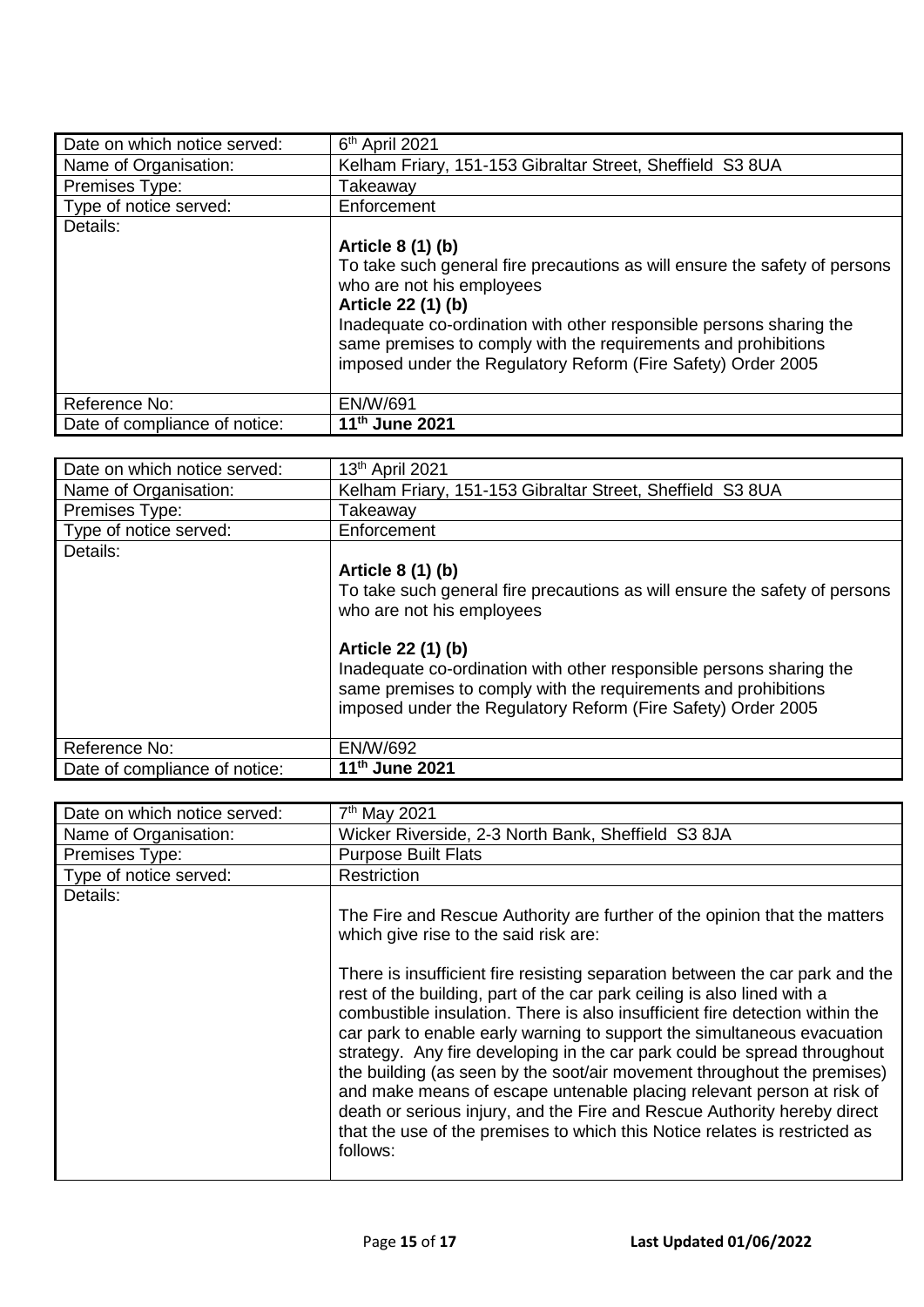|                               | The car park should not be used for any reason by any vehicle, until the<br>matters specified above have been remedied. |
|-------------------------------|-------------------------------------------------------------------------------------------------------------------------|
| Reference No:                 | PN/694                                                                                                                  |
| Date of compliance of notice: |                                                                                                                         |

| Date on which notice served:  | 7 <sup>th</sup> May 2021                                                                                                                                                                                                                                                                                                                                                                                                                                                                                                                                                                                                                                                                                                 |
|-------------------------------|--------------------------------------------------------------------------------------------------------------------------------------------------------------------------------------------------------------------------------------------------------------------------------------------------------------------------------------------------------------------------------------------------------------------------------------------------------------------------------------------------------------------------------------------------------------------------------------------------------------------------------------------------------------------------------------------------------------------------|
| Name of Organisation:         | Wicker Riverside, 2-3 North Bank, Sheffield S3 8JA                                                                                                                                                                                                                                                                                                                                                                                                                                                                                                                                                                                                                                                                       |
| Premises Type:                | <b>Purpose Built Flats</b>                                                                                                                                                                                                                                                                                                                                                                                                                                                                                                                                                                                                                                                                                               |
| Type of notice served:        | <b>Restriction</b>                                                                                                                                                                                                                                                                                                                                                                                                                                                                                                                                                                                                                                                                                                       |
| Details:                      |                                                                                                                                                                                                                                                                                                                                                                                                                                                                                                                                                                                                                                                                                                                          |
|                               | The Fire and Rescue Authority are further of the opinion that the matters<br>which give rise to the said risk are:                                                                                                                                                                                                                                                                                                                                                                                                                                                                                                                                                                                                       |
|                               | There is insufficient fire resisting separation between the car park and the<br>rest of the building, part of the car park ceiling is also lined with a<br>combustible insulation. There is also insufficient fire detection within the<br>car park to enable early warning to support the simultaneous evacuation<br>strategy. Any fire developing in the car park could be spread throughout<br>the building (as seen by the soot/air movement throughout the premises)<br>and make means of escape untenable placing relevant person at risk of<br>death or serious injury, and the Fire and Rescue Authority hereby direct<br>that the use of the premises to which this Notice relates is restricted as<br>follows: |
|                               | The car park should not be used for any reason by any vehicle, until the<br>matters specified above have been remedied.                                                                                                                                                                                                                                                                                                                                                                                                                                                                                                                                                                                                  |
| Reference No:                 | PN/695                                                                                                                                                                                                                                                                                                                                                                                                                                                                                                                                                                                                                                                                                                                   |
| Date of compliance of notice: |                                                                                                                                                                                                                                                                                                                                                                                                                                                                                                                                                                                                                                                                                                                          |

| Date on which notice served: | 7 <sup>th</sup> May 2021                                                                                                                                                                                                                                                                                                                                                                                                                                                                                                                                                                                                                                                                                                 |
|------------------------------|--------------------------------------------------------------------------------------------------------------------------------------------------------------------------------------------------------------------------------------------------------------------------------------------------------------------------------------------------------------------------------------------------------------------------------------------------------------------------------------------------------------------------------------------------------------------------------------------------------------------------------------------------------------------------------------------------------------------------|
| Name of Organisation:        | Wicker Riverside, 2-3 North Bank, Sheffield S3 8JA                                                                                                                                                                                                                                                                                                                                                                                                                                                                                                                                                                                                                                                                       |
| Premises Type:               | <b>Purpose Built Flats</b>                                                                                                                                                                                                                                                                                                                                                                                                                                                                                                                                                                                                                                                                                               |
| Type of notice served:       | Restriction                                                                                                                                                                                                                                                                                                                                                                                                                                                                                                                                                                                                                                                                                                              |
| Details:                     | The Fire and Rescue Authority are further of the opinion that the matters<br>which give rise to the said risk are:                                                                                                                                                                                                                                                                                                                                                                                                                                                                                                                                                                                                       |
|                              | There is insufficient fire resisting separation between the car park and the<br>rest of the building, part of the car park ceiling is also lined with a<br>combustible insulation. There is also insufficient fire detection within the<br>car park to enable early warning to support the simultaneous evacuation<br>strategy. Any fire developing in the car park could be spread throughout<br>the building (as seen by the soot/air movement throughout the premises)<br>and make means of escape untenable placing relevant person at risk of<br>death or serious injury, and the Fire and Rescue Authority hereby direct<br>that the use of the premises to which this Notice relates is restricted as<br>follows: |
|                              | The car park should not be used for any reason by any vehicle, until the<br>matters specified above have been remedied.                                                                                                                                                                                                                                                                                                                                                                                                                                                                                                                                                                                                  |